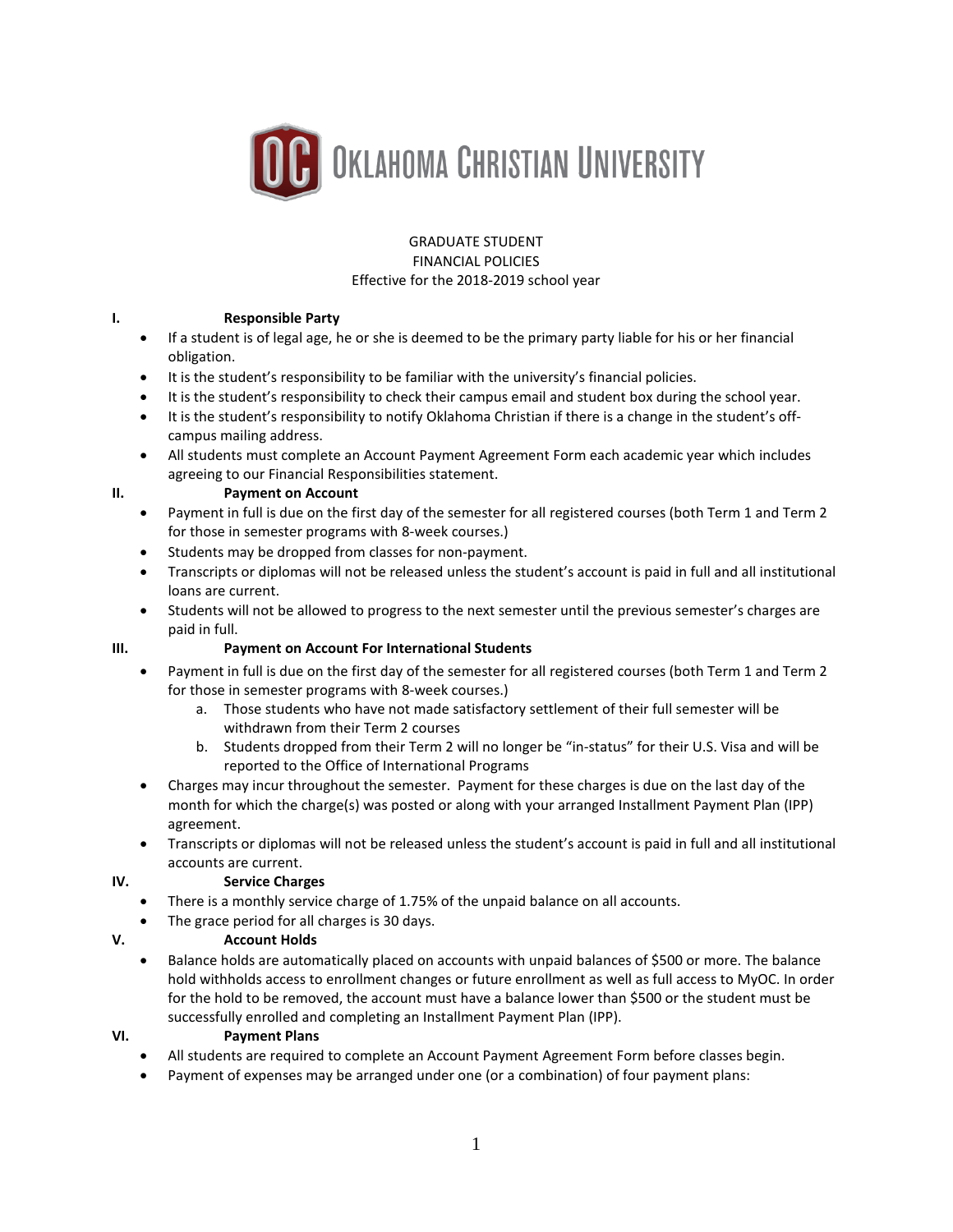- **Plan 1** Cash Oklahoma Christian accepts cash, check or money order, electronic checks (also known as ACH transfers), American Express, Discover Card, Visa, and MasterCard..
- **Plan 2** Installment Payment Plan (IPP) An interest-free monthly payment plan available through the Student Account Online. The enrollment fee is \$50 per semester.
- **Plan 3** Alternative Student Loans There are a variety of student loans available to students through private lenders. Information can be obtained in the student financial services office or a[t www.oc.edu/loans.](http://www.oc.edu/loans)
- **Plan 4** Graduate PLUS Loans can be obtained by applying a[t www.studentloans.gov.](http://www.studentloans.gov/) These loans require a credit check. They are available only after a FAFSA is completed and federal unsubsidized loans have been awarded.
- Exceptions must have documented approval in advance from the student financial services office.

# **Payment Plans for International Students**

- All students are required to complete an online Account Payment Agreement Form before classes begin.
- Payment of expenses may be arranged under one (or a combination) of three payment options:
	- **Plan 1** Cash Oklahoma Christian accepts cash, check or money order, electronic checks (also known as ACH transfers), American Express, Discover Card, Visa, and MasterCard. International Students may wire funds from their home country using Flywire services at [www.flywire.com/pay/oc.](http://www.flywire.com/pay/oc)
	- **Plan 2** Installment Payment Plan (IPP) An interest-free monthly payment plan available through the Student Account Online. The enrollment fee is \$50 per semester.
	- **Plan 3** Home Country Loans If you are receiving an educational loan from your home country please submit a copy of your loan acceptance to the Financial Service graduate counselor.

## **VII. Statements**

- Monthly e- statement notifications will be sent by email on or around the 20<sup>th</sup> day of each month.
- It is the student's responsibility to create a Parent PIN so that a parent or some other  $3^{rd}$  party may have access to a student's online billing statement.

## **VIII. Meal Plans**

- Students may change their meal plan during the first three weeks of the semester.
- After the  $3^{rd}$  week has concluded, students may no longer change their meal plan.
- Students electing to change their meal plan during the first three weeks of the semester will have the number of Eagle Bucks used transferred and subtracted off their new Eagle Bucks total. (Example: a student changing from 75 meals/week with 200 Eagle Bucks to 14 meals/week with 100 Eagle Bucks who had used \$30 worth of Eagle bucks would have \$70 worth of Eagle Bucks under the new plan.)

# **IX. Withdraw/Drop Refund Policy**

- Tuition refunds are made to students who officially withdraw from a regular **15-week course** or from the University before the fourth week of a semester. Refunds are given as follows:
	- If the withdrawal date is in the first week, a 100% refund will be made.
	- If the withdrawal date is in the second week, a 75% refund will be made.
	- If the withdrawal date is in the third week, a 50% refund will be made.
	- After the third week, no refunds will be made.
- Tuition refunds are made to students who officially withdraw from a **one-week course** by the second day of class. Refunds are given as follows:
	- If the withdrawal date is on the first day, a 100% refund will be made.
	- If the withdrawal date is on the second day, a 50% refund will be made.
	- After the second day, no refunds will be made.
- Tuition refunds are made to students who officially withdraw from a **two-week course** by the second day of class. Refunds are given as follows:
	- If the withdrawal date is on the first day, a 100% refund will be made.
	- If the withdrawal date is on the second day, a 50% refund will be made.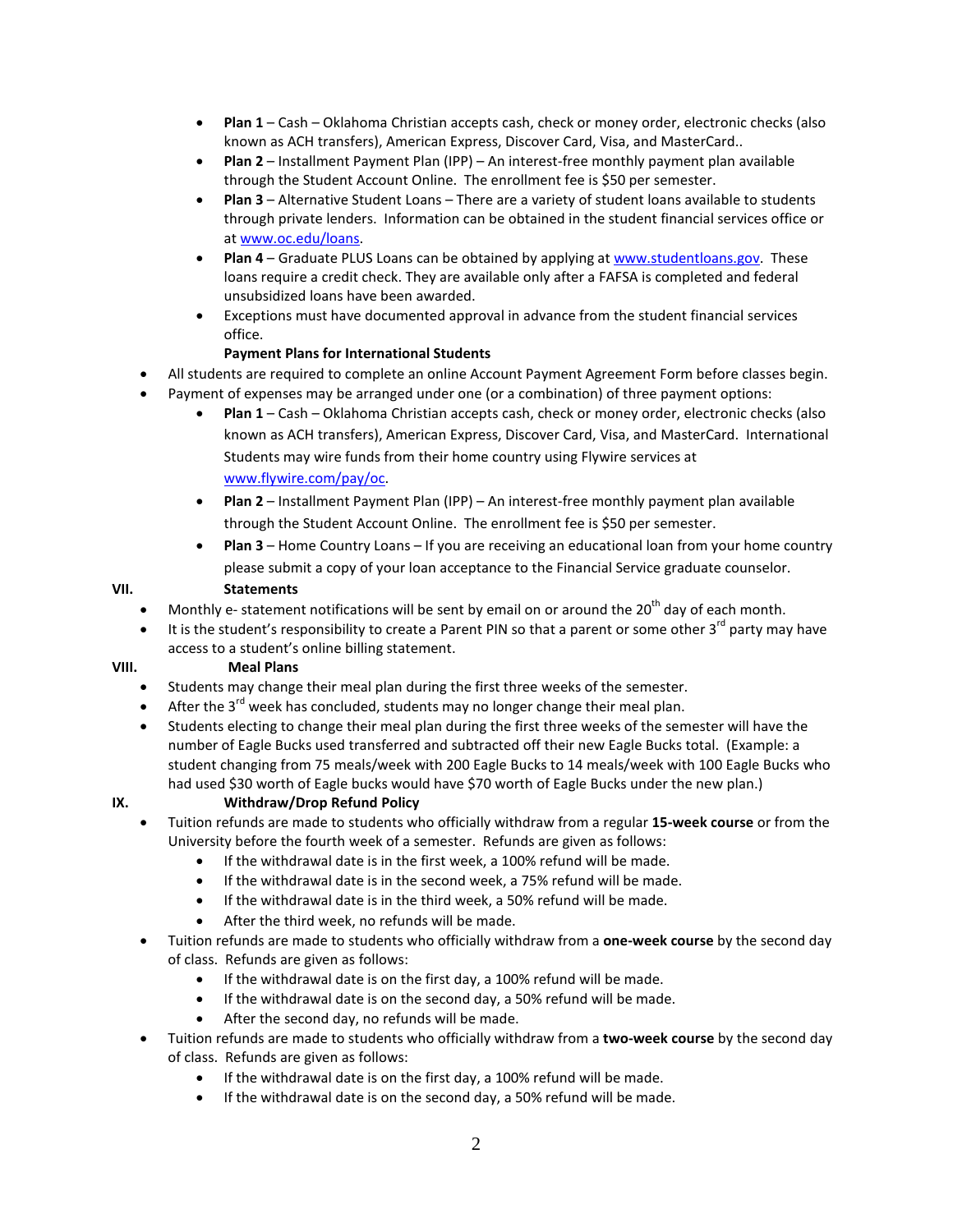- After the second day, no refunds will be made.
- Tuition refunds are made to students who officially withdraw from a **three-week course** by the second day of class. Refunds are given as follows:
	- If the withdrawal date is on the first day, a 100% refund will be made.
	- If the withdrawal date is on the second day, a 50% refund will be made.
	- After the second day, no refunds will be made.
- Tuition refunds are made to students who officially withdraw from a **four-week course** by the second day of class. Refunds are given as follows:
	- If the withdrawal date is on the first day, a 100% refund will be made.
	- If the withdrawal date is on the second day, a 50% refund will be made.
	- After the second day, no refunds will be made.
- Tuition refunds are made to students who officially withdraw from a **six-week course** by the second day of class. Refunds are given as follows:
	- If the withdrawal date is on the first day, a 100% refund will be made.
	- If the withdrawal date is on the second day, a 50% refund will be made.
	- After the second day, no refunds will be made.
- Tuition refunds are made to students who officially withdraw from a **seven-week course** by the second week of class. Refunds are given as follows:
	- If the withdrawal date is within the first week, a 100% refund will be made.
	- If the withdrawal date is within the second week, a 50% refund will be made.
	- After the second week, no refunds will be made.
- Tuition refunds are made to students who officially withdraw from a **eight-week course** by the second week of class. Refunds are given as follows:
	- If the withdrawal date is within the first week, a 100% refund will be made.
	- If the withdrawal date is within the second week, a 50% refund will be made.
	- After the second week, no refunds will be made.
- If the student drops a course and adds another course at a later time during the 100% refund period, it may result in additional charges. Students should always add and drop a course during the same session to avoid these charges.
- **Students must obtain a Withdrawal Form from the Office of the Registrar to officially withdraw from the University. The signed and completed form will indicate the official withdrawal date for the student as determined by the Registrar based upon the last date of attendance for the term. A link to the Registrar Office withdrawal process is [here.](http://www.oc.edu/services/registrar/withdrawal-process/)**
- Room and meal plan refunds for students who officially withdraw from the university are made on a pro rata basis, according to the "move out" date. Eagle Bucks are nonrefundable.
- Any student dismissed for unsatisfactory conduct or failure to pay charges as agreed is not eligible for refunds.
- If a student withdraws, his/her scholarships will be prorated by the same percentage as the tuition. For example, if a student receives a \$1000/semester scholarship and receives a 50% tuition refund, then the student may keep 50% of the scholarship.
- In accordance with federal regulations, Oklahoma Christian is required to calculate the "return of Title IV funds" formula for students who are attending on federal (Title IV) financial aid. For this reason, withdrawing from classes may reduce your financial aid for the current semester.
	- o The law specifies how OC must determine the amount of Title IV (federal) program assistance you earn if you withdraw. The Title IV programs covered by this law are Federal Direct Unsubsidized Loans and Grad PLUS Loans.
	- o If you withdraw during the period of enrollment, the amount of Title IV program assistance you have earned up to that point is determined by a specific formula. If you received less assistance than the amount you earned, you may be able to receive those additional funds. If you received more assistance than you earned, the excess funds must be returned by the school. The amount of assistance earned is determined on a pro rata basis. For example, if you complete 30% of your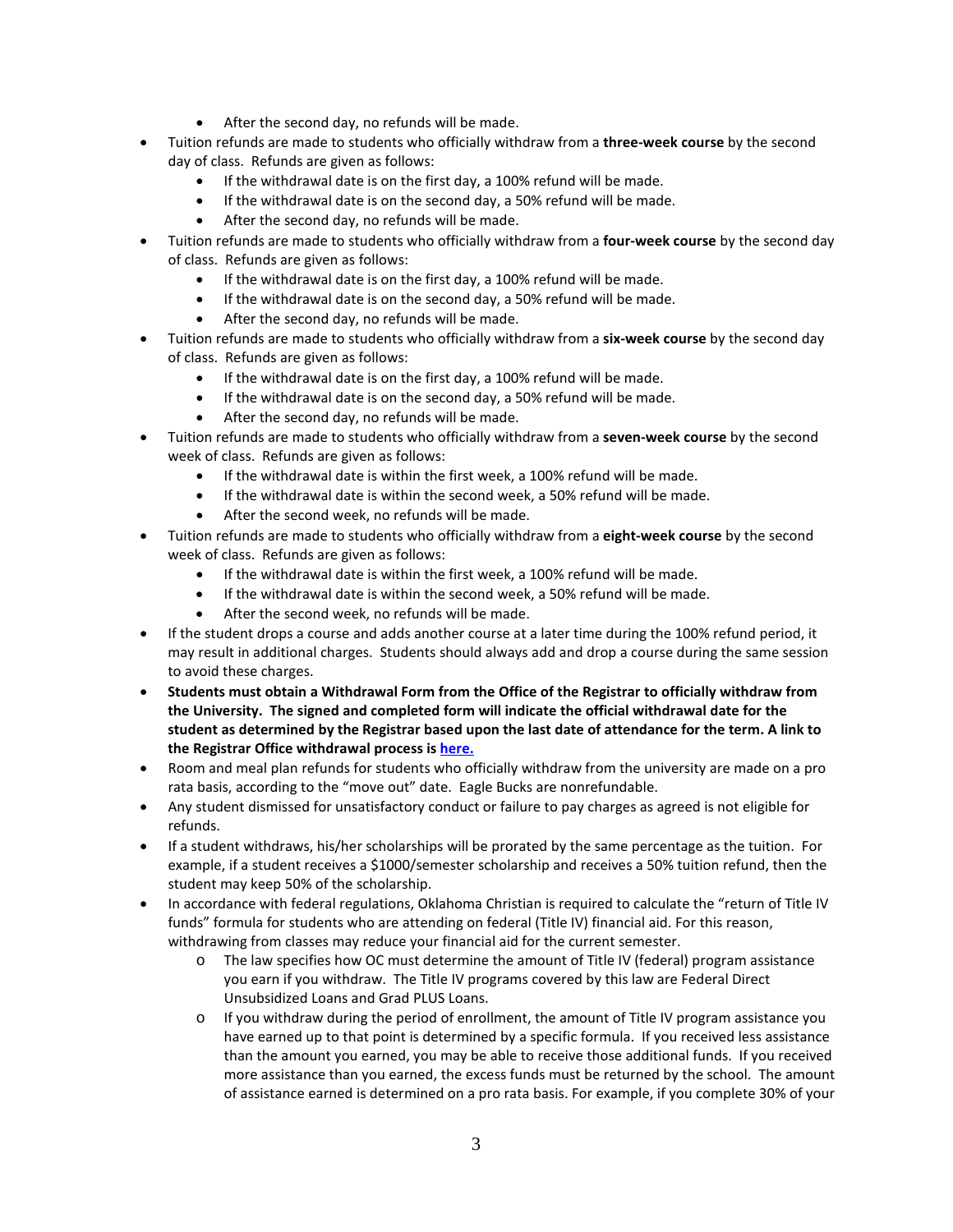period of enrollment, you earn 30% of the assistance you were originally scheduled to receive. Once you have completed more than 60% of the enrollment period, you earn all the assistance you were scheduled to receive for that period.

- o If you did not receive all the funds you earned, you may be due a post-withdrawal disbursement. If the post-withdrawal disbursement includes loan funds, you may choose to decline the loan funds so that you do not incur additional debt. OC may automatically use all or a portion of the post-withdrawal disbursement (including loan funds, if you accept them) for tuition, fees, and room and meal plan charges.
- o If you receive excess Title IV program funds that must be returned, OC must return a portion of the excess equal to the lesser of
	- Your institutional charges multiplied by the unearned percentage of your funds, or
		- The entire amount of excess funds.
- o OC must return this amount even if we do not keep the amount of your Title IV program funds.
- o The requirements for Title IV program funds when you withdraw are separate from the institutional refund policy. Therefore, you may still owe funds to the school to cover unpaid institutional charges. OC may charge you for any Title IV program funds we are required to return.
- o In order to receive all the financial aid awarded, students must be in attendance of their classes; otherwise, the financial aid is unearned. Federal aid recipients who do not attend classes and do not complete any hours for the term will be treated as "unofficial withdrawals" from the university. They will be subject to the Return of Title IV calculation as described above unless they can submit proof to the Assistant Director of Financial Services that they attended their classes for at least 60% of the term.
- o Because not all OC classes take attendance, the OC financial aid administrator will use the midpoint of the semester to process the Return of Title IV funds for "unofficial withdrawals" unless the Assistant Director of Financial Services is able to learn the exact date of the student's last day of attendance. If the last date of attendance is known, the OC financial aid administrator will use that date instead of the midpoint of the semester.
- o Title IV funds are returned to the programs from which the student received aid during the period of enrollment in the following order up to the net amount disbursed from each source.
	- Grad PLUS Loans
	- **Unsubsidized Federal Direct loans**
- o Return of Title IV funds (R2T4) is processed within ten business days of the Financial Services Office being notified of the withdrawal based upon the OC Withdrawal Form and all federal funds are returned within ten business days of the R2T4 calculation. Once a student's withdrawal has been processed they will receive a letter and statement showing how the withdrawal affected their financial aid.
- In accordance with the Satisfactory Academic Progress policy, withdrawing may jeopardize future Title IV funding.

# **X. Refund Checks/ Credit Balances**

- Refunds will not be issued until a credit balance occurs on the student's account.
- E-Refunds are made to students who have input their banking account and routing numbers into their Student Account Online. Refunds will be processed daily, but it may take up to two to three business days for the student to receive funds if student has not set up an account for e-refunds.

# **XI. Bookstore Charges**

- Students may charge bookstore purchases to their student account during the specified time period.
	- The specified time period for the fall semester is from the first day of August until the last Friday of the fourth week of the fall semester.
	- The specified time period for the spring semester is from the eighth day of December until the last Friday of the fourth week of the spring semester.
- Students may be limited to the amount of charges allowed on an individual basis, at the discretion of the student's personal financial counselor.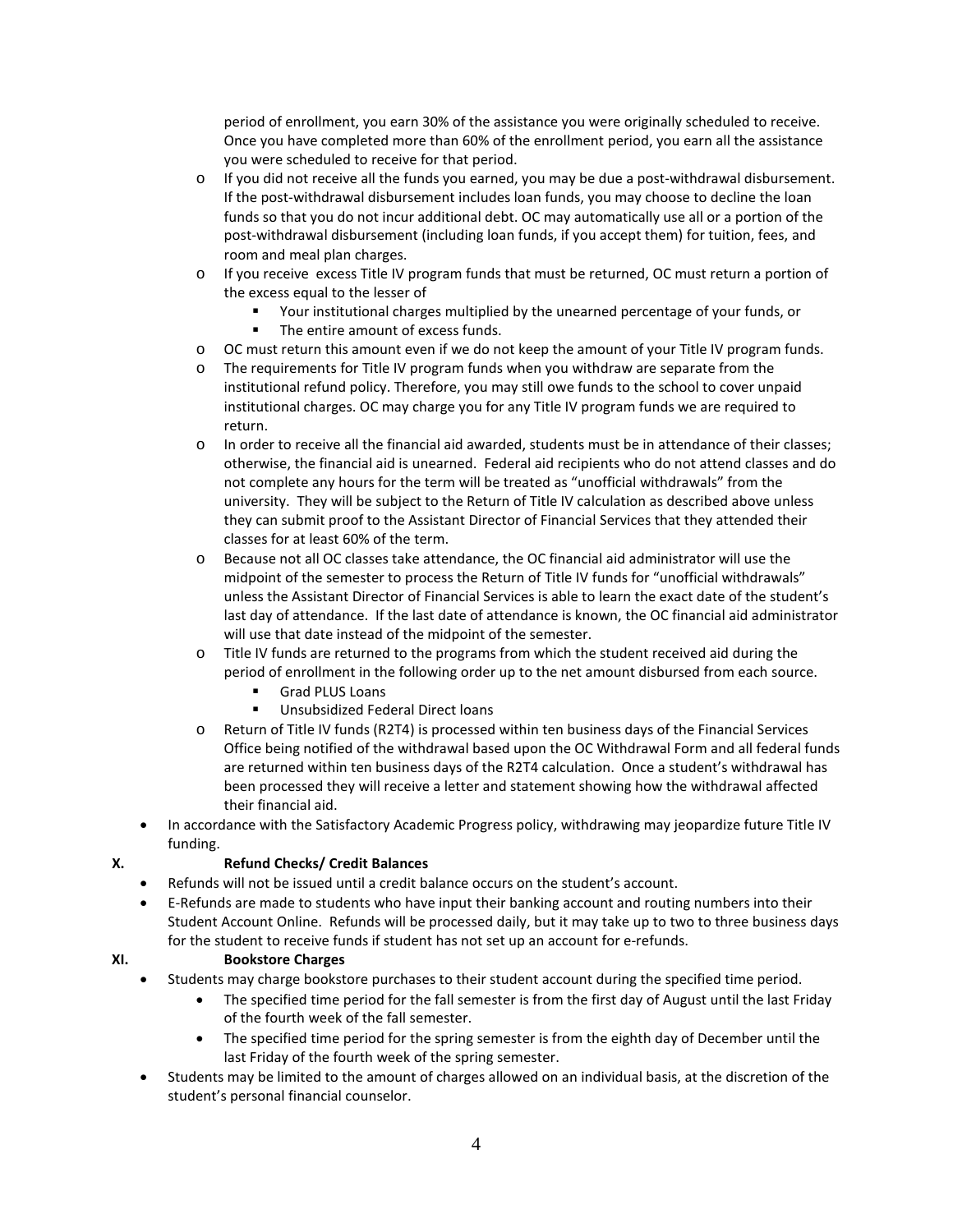- Students may only charge to their student account textbooks or class required supplies.
- Students cannot exceed supply charges of \$50.00 per semester without approval from financial services.
- No clothing, cards, magazines, candy or related items may be charged to the student's account.
- BOOKS IN TUITION Students wishing to opt of the books in tuition program will receive a credit equal to fifty percent (50% ) of the amount charged to OC from Tree of Life books for the cost of books associated with the student's enrolled courses.

# **XII. United Dining Eagle Bucks**

- Students may charge Eagle Bucks to their student account during the semester as long as their account is in good standing with the university and the student has shown the ability to pay for these charges.
- Students will not be allowed to charge Eagle Bucks to their account two weeks prior to the scheduled Spring commencement date.

#### **XIII. Summer School**

- Students attending summer classes may be eligible for financial aid as a "trailer" based on the current year calculations. This requires all aid to be disbursed prior to June 30<sup>th;</sup> therefore, students must have all financial aid paperwork complete prior to June  $30^{th}$ .
- Students may receive financial aid as a "header" on an exception basis. This means students will receive summer financial aid based on next year's calculations*.* Students receiving financial aid as a "header" will not have any financial aid disbursed until July  $1^{st}$ .
- Title IV aid will be adjusted through the fourth summer term so that a student cannot be overpaid; thus the student will not be placed on financial aid warning/suspension based on a failure to complete credit hours.

## **XIV. Federal and State Financial Aid**

- Oklahoma Christian University awards financial aid to any student who has eligibility based on an approved method of need analysis. We agree with the federal government, the primary responsibility of educating a student lies with the student and the family. We observe the following general guidelines in packaging financial aid:
	- Scholarships If we are fortunate to know of the scholarships at the time of packaging, they are included as part of the student's financial award.
	- Federal Guaranteed Student Loans Federal Direct Unsubsidized student loans are packaged for every eligible student according up to \$20,500 per year, depending on the cost of the student's program. Perkins loans are packaged for students who have a need with preference being given to freshmen and sophomore undergraduate students.
- Students wishing to be considered for loans from the federal government must complete a Federal Application for Federal Student Aid (FAFSA). Once the university receives the FAFSA information, additional paperwork may be required as determined by the Financial Services Office. In such cases, the documentation may change the student's financial aid eligibility.
- The deadline to apply for financial aid (institutional and federal) and to turn in the required documentation is last day of class prior to the week of finals. Oklahoma Christian University will make every effort to file federal financial aid after that day; however, there is no guarantee funds will be received.
- All financial aid (institutional and federal) is awarded based on the number of hours for which the student is enrolled.
- The Financial Services Office will make adjustments to any award letter due to incorrect data and/or additional financial aid received. The Financial Services Office will notify students of any change in their award via mail or email. Students are responsible for checking both their on-campus and off-campus mailboxes, as well as their OC email address, for such information.
- In accordance with federal regulation, students are required to notify the Financial Services Office of any change in outside resources. This may require a revision of the student's award, in which case the financial services office will notify the student as previously explained. Students may also make corrections to their FAFSA information online a[t www.fafsa.gov.](http://www.fafsa.gov/)
- In cases where the university becomes aware that a student has received an overpayment or financial aid in excess of the student's eligibility, the university will adjust the student's award rather than referring the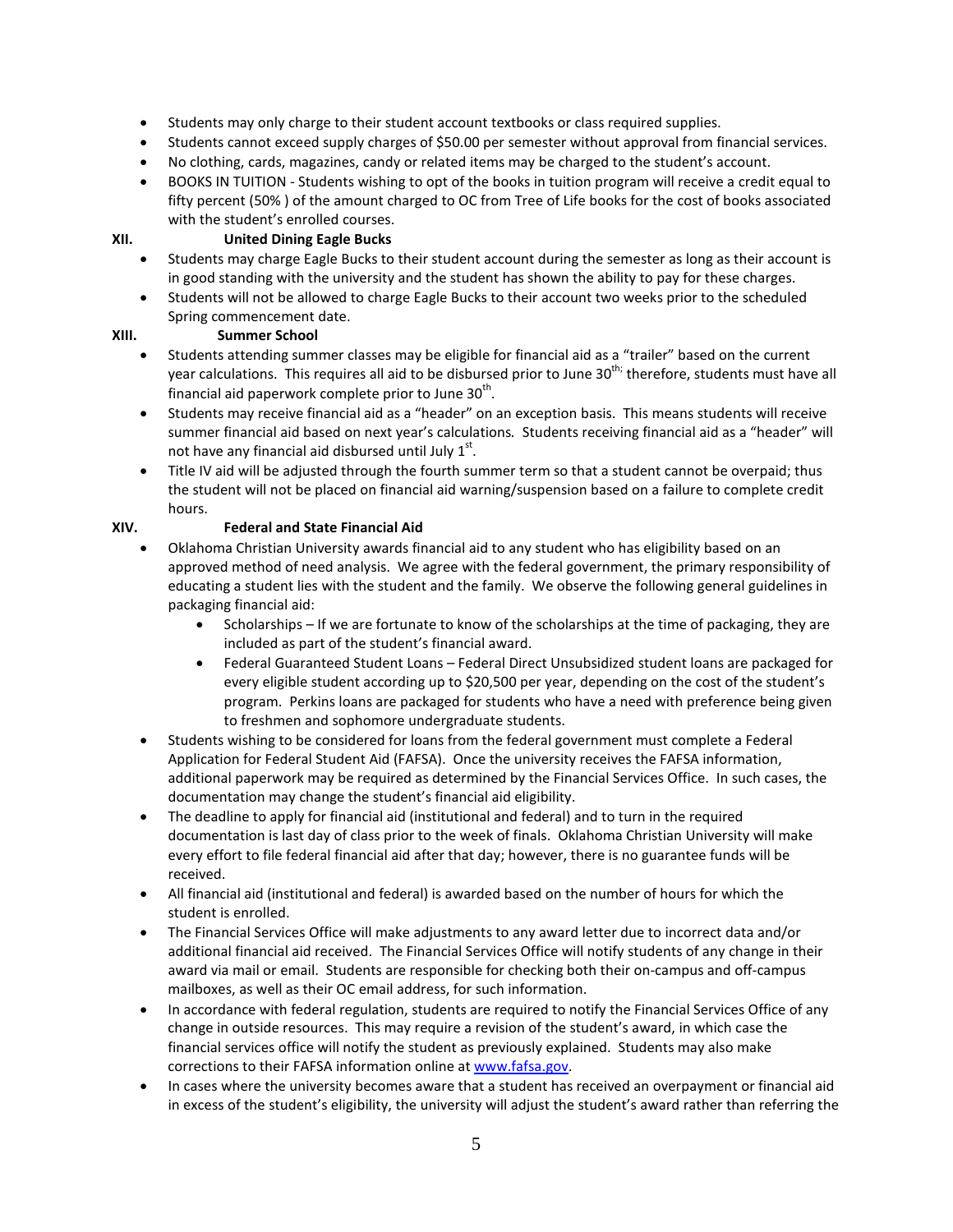overpayment to the Department of Education. If this creates a balance on the student account, the student is responsible for paying the university for the resulting balance.

- Federal financial aid is only to be used for expenses related to the student's educational cost. This may include living expenses.
- Federal regulations require students to maintain satisfactory academic progress toward degree objectives in order to receive financial assistance on a continuing basis. The following requirements reflect these guidelines in keeping with the policies of Oklahoma Christian. .
	- **1. Measurable Satisfactory Academic Progress**

# **A. Hours Completed**

- 1. For a student receiving financial aid as a full time student, he/she must complete at least 2/3rds or 66.67% of all cumulative credit hours attempted.
	- The following shall not be considered as credit hours completed:
		- F—failing grade
		- Audit—no credit
		- W—withdrawal
		- WP—withdrawal passing
		- I—incomplete
		- Because "I" (Incomplete) grades are not counted as hours completed, they may result in a student being placed on financial aid warning or suspension.
		- At the conclusion of each semester, the Director of Financial Aid will review the satisfactory academic progress of students who received an "I" (Incomplete) grade. The Director will then make any appropriate adjustments to the financial aid standing for those students receiving a grade change.
		- Students placed on financial aid suspension as a result of an "I" (Incomplete) grade should notify the Director of Financial Aid immediately after the "I" has been changed to a passing grade. Upon notification, the Director will recalculate the student's financial standing and will determine if the student's financial aid may be reinstated.
		- Adjustments will be made to Title IV aid for dropping a course through the third Friday of each semester. After that date, dropped courses resulting in an enrollment status change (example: full-time to half-time), will place a student in financial aid warning/suspension.

## **B. Grade Point Averages**

Every graduate student receiving federal financial aid must maintain a 3.0 cumulative grade point average.

# **2. Financial Aid Warning**

In the event that a student fails to complete the required number of hours or the required GPA, he/she may continue to receive financial aid, but will be placed on financial aid warning for the next semester. As a result, he/she must achieve the following:

## **A. Grade Point Average**

The student must achieve the cumulative GPA standard as defined by the student's graduate program. However, if the student does not achieve this standard, we will be forced to place him/her on financial aid suspension.

## **B. Hours Completed**

1. For a student receiving financial aid as a full time student, he/she must complete at least 2/3rds or 66.67% of overall credit hours attempted.

## **3. Suspension**

If a student has been placed on financial aid warning and fails to meet the terms of the warning (complete appropriate number of hours and/or cumulative GPA standard), he/she will not be considered making satisfactory academic progress and will, therefore, be placed on financial aid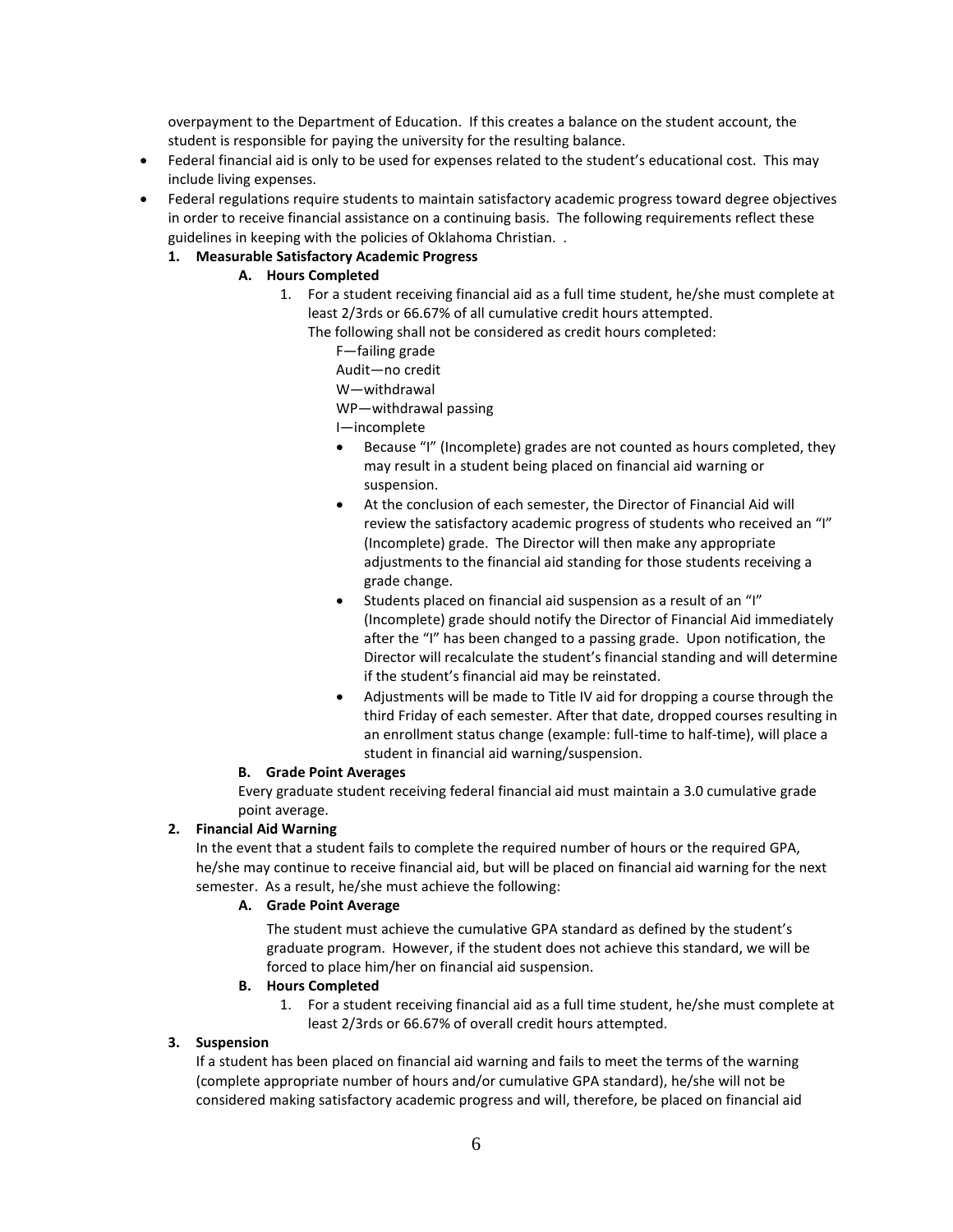suspension. This means immediate termination of financial aid received from all federal aid programs (Federal Direct Loan Program and Grad PLUS). Students in their final semester of their program are exempt if they graduate.

#### **4. Repeated Courses**

A grade received from a repeated course will replace the pre-existing grade previously earned. Therefore, the previously earned grade will be omitted from the calculation of a student's cumulative GPA (although the previously earned grade will still be reflected on the student's transcript). All repeated courses for courses previously failed will count as hours attempted, and if successfully completed, will count as hours completed within a given semester. All repeated courses for courses not previously failed will not count as hours attempted, and will therefore not count as hours completed within a given semester.

#### **5. Limitation of Eligibility of Federal Assistance**

The maximum number of hours a graduate student may attempt in order to receive financial aid is 89 graduate credit hours. Any course for which a student receives credit from a regionally accredited institution, including transferred, repeated and remedial coursework are included in this calculation regardless of whether a student received Title IV funding. Grades listed as "I" (Incomplete) or "W" (Withdrawn) are not counted as hours attempted. Students needing to receive Title IV aid for more than 89 graduate hours (i.e. double majors) may appeal to the financial services director.

#### **6. Reinstatement**

To be reinstated a student must increase his/her cumulative GPA to a 3.0 and demonstrate that he/she has completed the most recent semester successfully (9 hours or more). Then a student may reapply in writing for the reinstatement of his/her federal financial aid.

#### **7. Appeals**

- **A. Any student wishing to appeal financial aid suspension** must complete and submit an appeal form to their PFC *no later than the second week of classes*. This form allows a student to adequately explain the reasons for failure to achieve the minimum academic requirements and a plan to successfully achieve the academic requirements within one semester.
- **B. The Assistant Director of Financial Aid will then review the appeal** and with advice from the Financial Aid Committee determine whether the student's appeal will be granted. Typically, a student's first appeal will be granted if the student adequately explains the reasons for failure to achieve the minimum academic requirements and a plan to successfully achieve the academic requirements within one semester. Appeals from students who cannot reasonably increase his/her cumulative 3.0 GPA will not have their appeals approved. The student will be advised in writing of the decision.
- **C. Probation –** After a student successfully appeals the suspension of his/her federal aid, that student's federal aid eligibility is by definition on "probation." The probationary period is for one semester, during which the student must complete the required number of hours successfully while increasing or maintaining a 3.0 cumulative GPA in order to be brought back into "good standing."
- **D. Subsequent Appeals** are *not* granted. Students who have been granted a federal aid appeal may only have their federal aid eligibility reinstated by increasing his/her cumulative GPA to the minimum standard and demonstrating that he/she has completed the most recent semester successfully (9 hours or more). Then a student may reapply in writing for the reinstatement of his/her federal financial aid.

#### **8. Summer Financial Aid**

Students attending summer classes may be eligible for financial aid as a "trailer" based on the current year calculations. Students may receive financial aid as a "header" on an exception basis if the student is enrolled in OC's MBA program.

## **9. Withdrawal from the university**

Students who receive Title IV funding for the semester in which they are withdrawing will be placed on financial aid warning (if you are already on financial aid warning, you will be placed on suspension).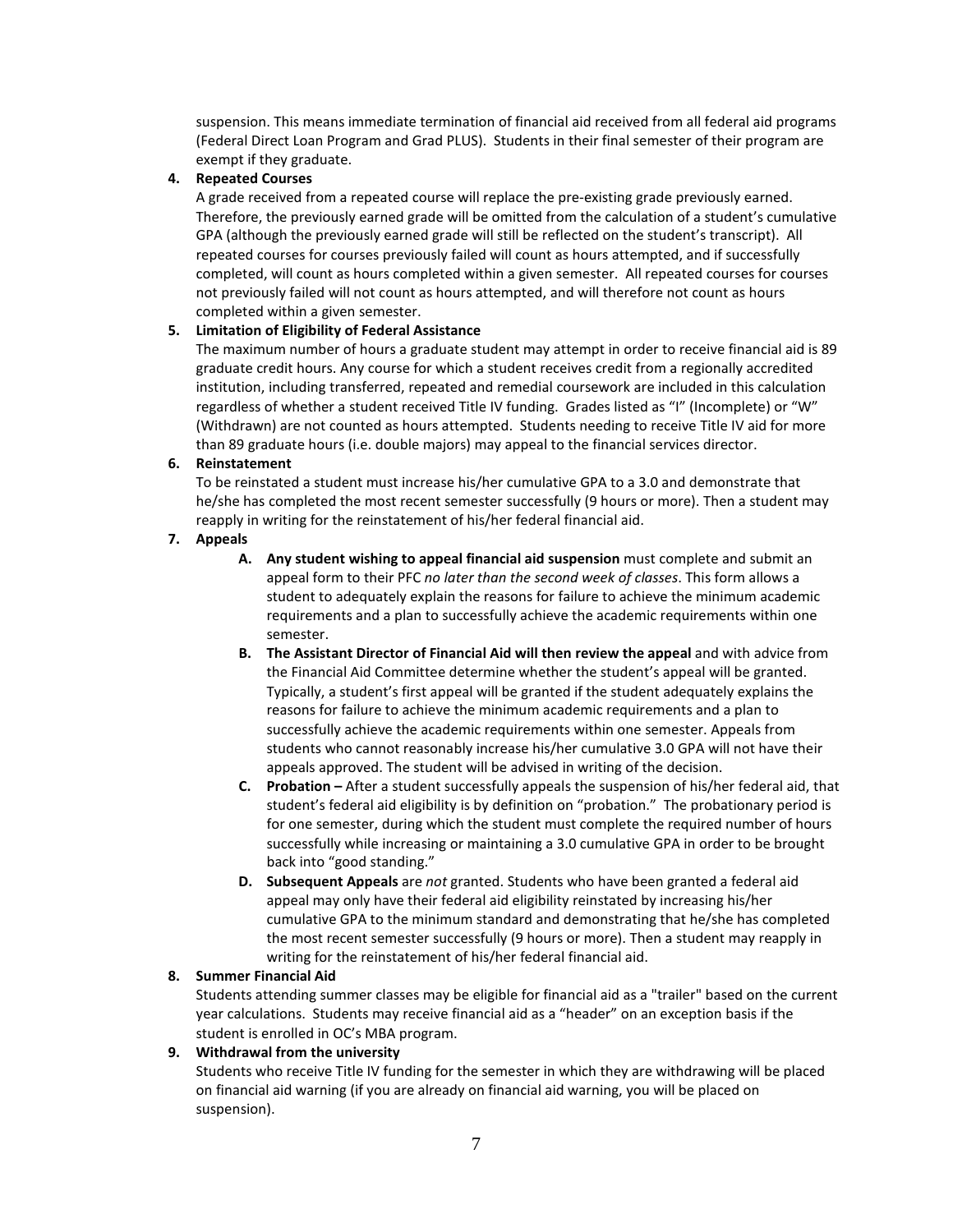## **10. Miscellaneous**

Any student who has previously enrolled in this institution and is not a recipient of Title IV assistance may receive Title IV aid for the first time (when otherwise eligible) under a one-semester warning during which he/she must bring his/her academic standing in conformance with the existing satisfactory progress policy. Further, a student who has not been placed on financial aid warning, but fails all of his/her classes during the semester will automatically be placed on financial aid suspension bypassing the warning status.

## **XV. Institutional Aid**

- Students must apply for admission (accompanied by the fee) through the University before being considered for scholarships.
- The deadline to apply for financial aid (institutional and federal) is the end of the fourth week of the current semester.
- Students must maintain a 3.0 cumulative grade point average to continue to receive scholarships.
- Oklahoma Christian employees may not award any institutional dollars (including endowments) to students in their family.
- The Financial Services Office will make adjustments to any award letter due to incorrect data and/or additional financial aid received. The financial services office will notify students of any change in their award.

## **XV. Employer Reimbursement**

- Students wishing to delay payment based on an employer reimbursement financial agreement must first submit the Employer Reimbursement Form. (The Employer Reimbursement Form and be found at [www.oc.edu/forms.](http://www.oc.edu/forms)) Failure to complete the Employer Reimbursement Form by the first day of classes will result in the student's account being considered delinquent and therefore subjected to finance charges and possible withdrawal from classes.
- Students wishing to apply for employer reimbursement will be charged a 2.5% deferment fee each semester at the conclusion of the first week of classes. The 2.5% deferment fee will be charged against the total outstanding balance. The Deferment fee will be due on the due date of the semester's first monthly billing statement. If the deferment fee is paid as agreed, no finance charges will be assessed. However, if the deferment fee is not paid, the student will be subject to a 1.75% monthly finance charge assessed against the total outstanding balance until the deferment fee and any accrued finance charges are paid in full. The application fee is nonrefundable.
- Students are required to pay the non-deferred portion of the bill whether or not the student has completed the course work or have been reimbursed by your employer. Students must pay no later than the first day of classes.
- Oklahoma Christian University reserves the right to conduct random audits, which involve contacting the student's employer about the student's employment status.
- If the student drops a class or withdraw from the University, all payments are due immediately. The University refund policy would then apply.

# **XVI. Tuition Assistance**

- *Military service members should contact their Educational Services Office (ESO) or counselor within their Military Service prior to enrolling at OC.*
- For students receiving tuition assistance, any form required by your employer should be copied to Financial Services for each enrolled term (8-week enrollment period) or semester (16-week enrollment period). Most employers have something in place through the Human Resources or Benefits office that can be provided to OC.
- OC Student Financial Services will invoice those employers who require proof of enrollment and costs.

# **XVII. Summer Housing**